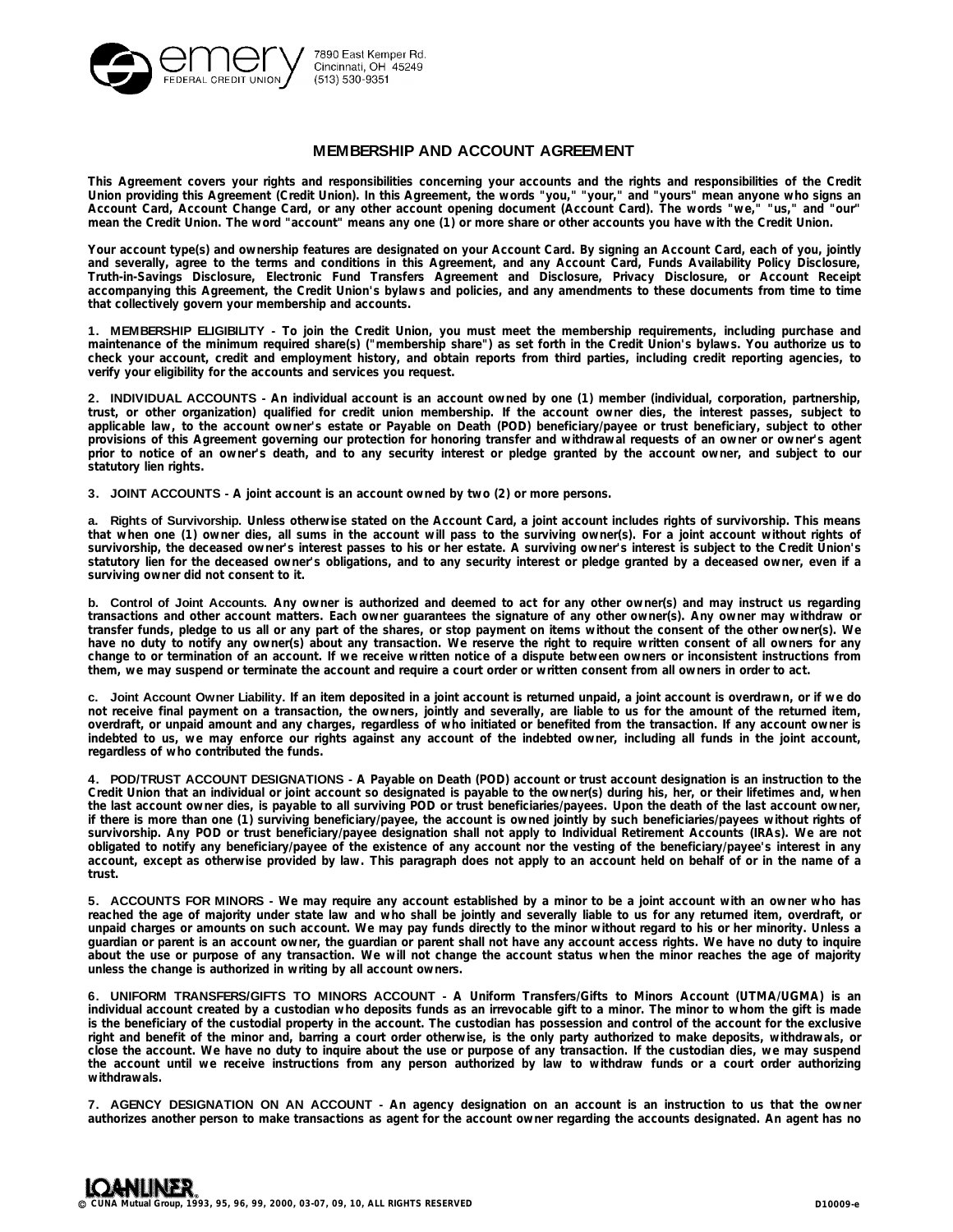ownership interest in the account(s) or credit union voting rights. We have no duty to inquire about the use or purpose of any **transaction made by the agent.**

8. DEPOSIT OF FUNDS REQUIREMENTS - Funds may be deposited to any account, in any manner approved by the Credit Union in accordance with the requirements set forth in the Truth-in-Savings Disclosure. Deposits made by mail, at night depositories, or at **unstaffed facilities are not our responsibility until we receive them. We reserve the right to refuse or to return any deposit.**

a. Endorsements. We may accept transfers, checks, drafts, and other items for deposit into any of your accounts if they are made payable to, or to the order of, one (1) or more account owners even if they are not endorsed by all payees. You authorize us to supply missing endorsements of any owners if we choose. If a check, draft, or item that is payable to two (2) or more persons is ambiguous as to whether it is payable to either or both, we may process the check, draft, or item as though it is payable to either person. If an insurance, government, or other check or draft requires an endorsement, we may require endorsement as set forth on the item. Endorsements must be made on the back of the check or draft within 1½ inches of the top edge, although we may accept endorsements outside this space. However, any loss we incur from a delay or processing error resulting from an irregular **endorsement or other markings by you or any prior endorser will be your responsibility.**

b. Collection of Items. We act only as your agent and we are not responsible for handling items for deposit or collection beyond the exercise of ordinary care. We are not liable for the negligence of any correspondent or for loss in transit, and each correspondent will only be liable for its own negligence. We may send any item for collection. Items drawn on an institution located outside the United States are handled on a collection basis only. You waive any notice of nonpayment, dishonor, or protest regarding items we purchase or receive for credit or collection to your account. We reserve the right to pursue collection of previously dishonored items **at any time, including giving a payor financial institution extra time beyond any midnight deadline limits.**

c. Restrictive Legends. Some checks and drafts contain restrictive legends or similar limitations on the front of the item. Examples of restrictive legends include "two signatures required," "void after 60 days," and "not valid over \$500.00." We are not liable for payment of any check or draft contrary to a restrictive legend or other limitation contained in or on the item unless we have **specifically agreed in writing to the restriction or limitation.**

d. Final Payment. All items or Automated Clearing House (ACH) transfers credited to your account are provisional until we receive final payment. If final payment is not received, we may charge your account for the amount of such items or ACH transfers and impose a return item charge on your account. Any collection fees we incur may be charged to your account. We reserve the right to **refuse or return any item or funds transfer.**

**e. Direct Deposits.** We may offer preauthorized deposits (e.g., payroll checks, Social Security or retirement checks, or other government checks) or preauthorized transfers from other accounts. You must authorize direct deposits or preauthorized transfers by filling out a separate form. You must notify us at least 30 days in advance to cancel or change a direct deposit or transfer option. If your account is overdrawn, you authorize us to deduct the amount your account is overdrawn from any deposit, including deposits of government payments or benefits. Upon a bankruptcy filing, unless you cancel the authorization, we will continue applying payments from direct deposits in accordance with your authorization on file with us. If we are required to reimburse the U.S. Government for any benefit payment directly deposited into your account, we may deduct the amount returned from any of your **accounts, unless prohibited by law.**

f. Crediting of Deposits. Deposits made after the deposit cutoff time and deposits made on holidays or days other than our **business days will be credited to your account on the next business day.**

# **9. ACCOUNT ACCESS -**

a. Authorized Signature. Your signature on the Account Card authorizes your account access. We will not be liable for refusing to honor any item or instruction if we believe the signature is not genuine. If you have authorized the use of a facsimile signature, we may honor any check or draft that appears to bear your facsimile signature, even if it was made by an unauthorized person. You authorize us to honor transactions initiated by a third person to whom you have given your account number, even if you do not **authorize a particular transaction.**

b. Access Options. You may withdraw or transfer funds from your account(s) in any manner we permit (e.g., at an automated teller machine, in person, by mail, Internet access, automatic transfer, or telephone, as applicable). We may return as unpaid any check or draft drawn on a form we do not provide, and you are responsible for any loss we incur handling such a check or draft. We have the right to review and approve any form of power of attorney and may restrict account withdrawals or transfers. We are under no **obligation to honor any power of attorney which we reasonably conclude is invalid or unreliable or has been revoked.**

c. Credit Union Examination. We may disregard any information on any check or draft other than the signature of the drawer, the amount, and any magnetic encoding. You agree that we do not fail to exercise ordinary care in paying an item solely because our **procedures do not provide for sight examination of items.**

10. ACH & WIRE TRANSFERS - Except as amended by this Agreement, electronic fund transfers we permit that are subject to Article 4A of the Uniform Commercial Code will be subject to such provisions of the Uniform Commercial Code as enacted by the state where the main office of the Credit Union is located. We may execute certain requests for an electronic fund transfer by Fedwire. Fedwire transactions are subject to Federal Reserve Board Regulation J. You may order an electronic fund transfer to or from your account. We will debit your account for the amount of the electronic fund transfer and will charge your account for any fees related to the transfer. Unless we agree otherwise in writing, we reserve the right to refuse to execute any order to transfer funds to or from your account. We are not obligated to execute any order to transfer funds out of your account if the amount of the requested transfer plus applicable fees exceeds the available funds in your account. We are not liable for errors, delays, interruptions, or transmission failures caused by third parties or circumstances beyond our control, including mechanical, electronic, or equipment failure. We will not provide you with next day notice of ACH transfers, wire transfers, and other electronic payments credited to your account. You will receive notice of such credits on your account statements. You may contact us to determine whether a payment has been received. If we fail to properly execute a payment order, and such action results in a delay in payment to you, we will pay you dividends or interest for the period of delay as required by applicable law. The dividends or interest paid to you will be based on the lowest nominal dividend or interest rate we were paying on any account during that period. Payment orders we accept will be executed within a reasonable time of receipt but may not necessarily be executed on the date they are received. Cutoff times may apply to the receipt, execution and processing of fund transfers, payment orders, cancellations, and amendments. If a request for a fund transfer, payment order, cancellation, or amendment is received after a cutoff time, it may be treated as having been received on the next fund transfer business day. Information about any cutoff times is available upon request. From time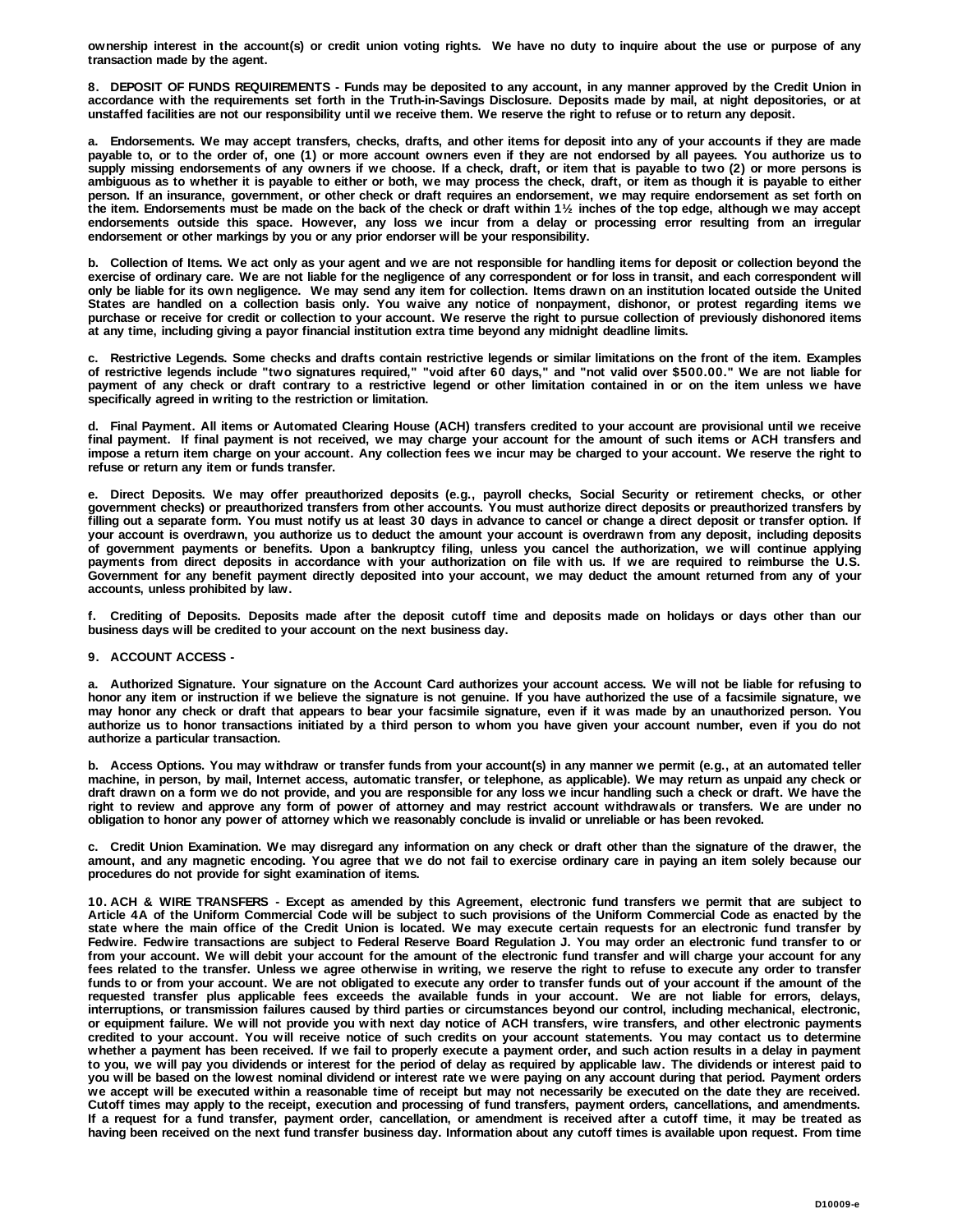to time, we may need to suspend processing of a transaction for greater scrutiny or verification in accordance with applicable law, and this action may affect settlement or availability of the transaction. When you initiate a wire transfer, you may identify the recipient and any financial institution by name and by account or identifying number. The Credit Union and any other financial institutions facilitating the transfer may rely strictly on the account or identifying number, even if the number identifies a different person or financial institution. Any account owner may amend or cancel a payment order, even if that person did not initiate the order. We may refuse any request to amend or cancel a payment order that we believe will expose the Credit Union to liability or loss. Any request that we accept to amend or cancel a payment order will be processed within a reasonable time after it is received. You agree to hold us harmless from and indemnify us for all losses and expenses resulting from any actual or attempted amendment or cancellation of a payment order. We may require you to follow a security procedure to execute a payment order or certain electronic fund transfer transactions. We will notify you of any such security procedures, and you agree that our security procedures **are commercially reasonable.**

11. ACCOUNT RATES AND FEES - We pay account earnings and assess fees against your account as set forth in the Truth-in-Savings Disclosure and Schedule of Fees and Charges. We may change the Truth-in-Savings Disclosure or Schedule of Fees and **Charges at any time and will notify you as required by law.** 

## **12. TRANSACTION LIMITATIONS -**

a. Withdrawal Restrictions. We will pay checks or drafts, permit withdrawals, and make transfers from available funds in your account. The availability of funds in your account may be delayed as described in our Funds Availability Policy Disclosure. We may also pay checks or drafts, permit withdrawals, and make transfers from your account from insufficient available funds if you have established an overdraft protection plan or, if you do not have such a plan with us, in accordance with our overdraft payment policy.

We may refuse to allow a withdrawal in some situations and will advise you accordingly if: (1) there is a dispute between account owners (unless a court has ordered the Credit Union to allow the withdrawal); (2) a legal garnishment or attachment is served; (3) the account secures any obligation to us; (4) required documentation has not been presented; or (5) you fail to repay a credit union **loan on time. We may require you to give written notice of seven (7) to 60 days before any intended withdrawals.** 

b. Transfer Limitations. We may limit the dollar amount or the number of transfers from your account. Please consult your **Truth-in-Savings Disclosure or your Electronic Fund Transfers Agreement and Disclosure.**

13. CERTIFICATE ACCOUNTS - Any time deposit, term share, share certificate, or certificate of deposit account allowed by state law (certificate account), whichever we offer, is subject to the terms of this Agreement, the Truth-in-Savings Disclosure, and the **Account Receipt for each account, the terms of which are incorporated herein by reference.** 

## **14. OVERDRAFTS -**

a. Payment of Overdrafts. If, on any day, the available funds in your share or deposit account are not sufficient to pay the full amount of a check, draft, transaction, or other item posted to your account plus any applicable fee ("overdraft"), we may pay or return the overdraft. The Credit Union's determination of an insufficient available account balance may be made at any time between presentation and the Credit Union's midnight deadline with only one (1) review of the account required. We do not have to notify you if your account does not have sufficient available funds to pay an overdraft. Your account may be subject to a charge for each overdraft regardless of whether we pay or return the overdraft. For ATM and one-time debit card transactions, you must consent to the Credit Union's overdraft protection plan in order for the transaction amount to be covered under the plan. Without your consent, the Credit Union may not authorize and pay an overdraft resulting from these types of transactions. Services and fees for overdrafts are shown in the document the Credit Union uses to capture the member's opt-in choice for overdraft protection and **the Schedule of Fees and Charges.** 

Except as otherwise agreed in writing, if we exercise our right to use our discretion to pay an overdraft, we do not agree to pay overdrafts in the future and may discontinue covering overdrafts at any time without notice. If we pay an overdraft or impose a fee that overdraws your account, you agree to pay the overdrawn amount in accordance with your overdraft protection plan or, if you **do not have such a plan with us, in accordance with our overdraft payment policy.** 

b. Order of Payments. Checks, drafts, transactions, and other items may not be processed in the order that you make them or in the order that we receive them. We may, at our discretion, pay a check, draft, or item, and execute other transactions on your account in any order we choose. The order in which we process checks, drafts, or items, and execute other transactions on your account may affect the total amount of overdraft fees that may be charged to your account. Please contact us if you have questions **about how we pay checks or drafts and process transfers and withdrawals.** 

15. POSTDATED AND STALEDATED CHECKS OR DRAFTS - You agree not to issue any check or draft that is payable on a future date (postdated). If you do issue a check or draft that is postdated and we pay it before that date, you agree that we shall have no liability to you for such payment. You agree not to deposit checks, drafts, or other items before they are properly payable. We are **not obligated to pay any check or draft drawn on your account that is presented more than six (6) months past its date.**

### **16. STOP PAYMENT ORDERS -**

a. Stop Payment Order Request. Any owner may request a stop payment order on any check or draft drawn on the owner's account. To be binding, the order must be in writing, dated and signed, and must accurately describe the check or draft, including the exact account number, the check or draft number, and the exact amount of the check or draft. This exact information is necessary for the Credit Union's computer to identify the check or draft. If we receive incorrect or incomplete information, we will not be responsible for failing to stop payment on the check or draft. In addition, we must receive sufficient advance notice of the stop payment order to allow us a reasonable opportunity to act on it. If we recredit your account after paying a check or draft over a valid and timely stop payment order, you agree to sign a statement describing the dispute with the payee, to assign to us all of your **rights against the payee or other holders of the check or draft, and to assist us in any legal action.** 

b. Duration of Order. Oral stop payment orders for check or drafts will lapse within 14 calendar days unless confirmed in writing within that time. Written stop payment orders for checks or drafts are effective for six (6) months and may be renewed for additional six (6) month periods by requesting in writing that the stop payment order be renewed within a period during which the **stop payment order is effective. We are not required to notify you when a stop payment order expires.** 

c. Liability. Fees for stop payment orders are set forth in the Truth-in-Savings Disclosure or Schedule of Fees and Charges. You may not stop payment on any certified check, cashier's check, teller's check, or any other check, draft, or payment guaranteed by us. Although payment of an item may be stopped, you may remain liable to any item holder, including us. You agree to indemnify **and hold the Credit Union harmless from all costs, including attorney's fees, damages, or claims related to our refusing payment of**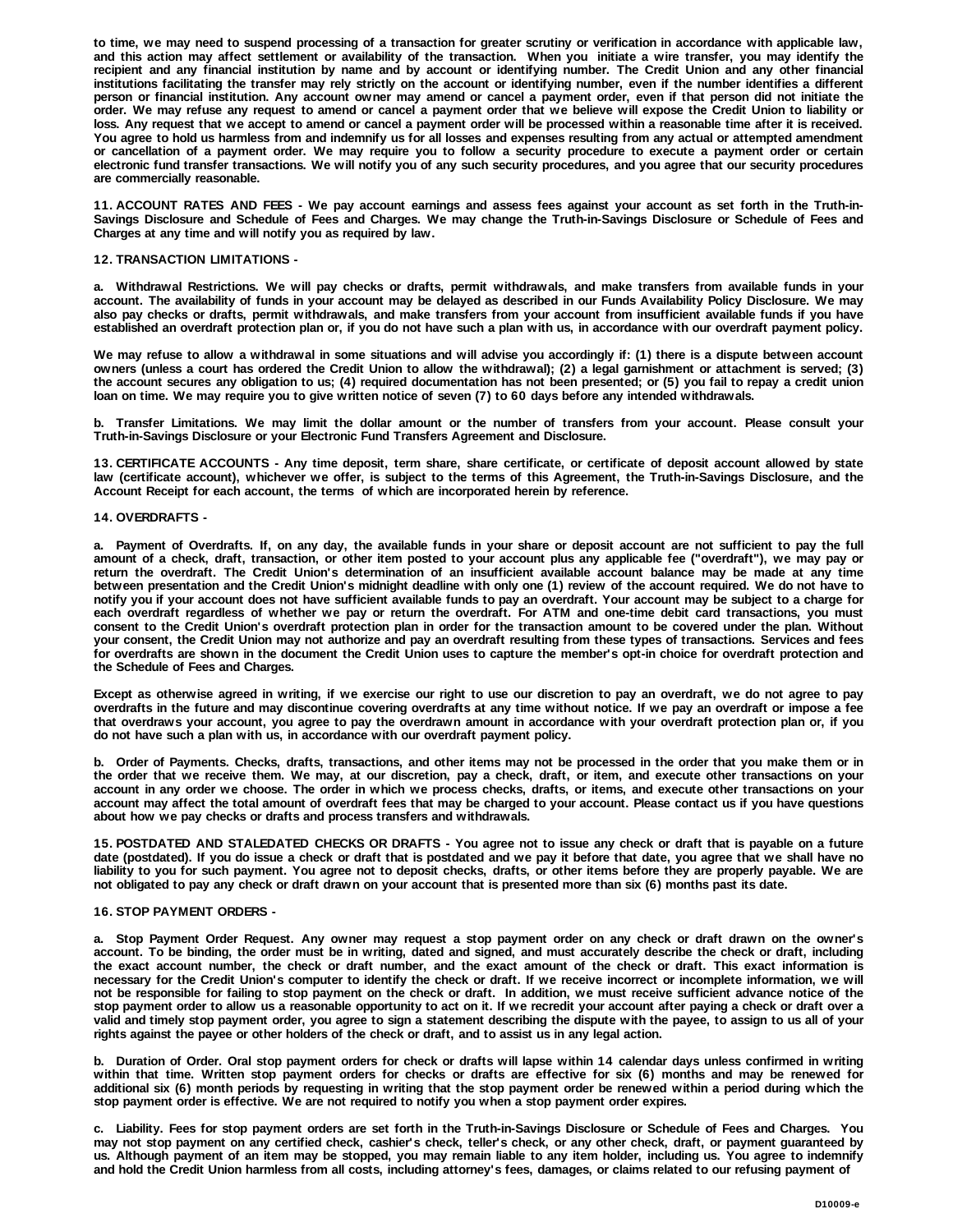an item, including claims of any joint account owner, payee, or endorsee in failing to stop payment of an item as a result of **incorrect information provided by you.**

17. CREDIT UNION LIABILITY - If we do not properly complete a transaction according to this Agreement, we will be liable for your losses or damages not to exceed the amount of the transaction, except as otherwise provided by law. We will not be liable if: (1) your account contains insufficient funds for the transaction; (2) circumstances beyond our control prevent the transaction; (3) your loss is caused by your or another financial institution's negligence; or (4) your account funds are subject to legal process or other claim. We will not be liable for consequential damages, except liability for wrongful dishonor. We exercise ordinary care if our actions or nonactions are consistent with applicable state law, Federal Reserve regulations and operating letters, clearinghouse rules, and general financial institution practices followed in the area we serve. You grant us the right, in making payments of deposited funds, to rely exclusively on the form of the account and the terms of this Agreement. Any conflict regarding what you **and our employees say or write will be resolved by reference to this Agreement.**

18. CHECKS OR DRAFTS PRESENTED FOR PAYMENT IN PERSON - We may refuse to accept any check or draft drawn on your account that is presented for payment in person. Such refusal shall not constitute a wrongful dishonor of the check or draft, and **we shall have no liability for refusing payment.** 

19. REMOTELY CREATED CHECKS OR DRAFTS - For purposes of this paragraph, "account" means a transaction account, credit account, or any other account on which checks or drafts may be drawn. A remotely created check or draft is a check or draft created by someone other than the person on whose account the check or draft is drawn. A remotely created check or draft is generally created by a third party payee as authorized by the owner of the account on which the check or draft is drawn. Authorization is usually made over the telephone or through on-line communication. The owner of the account does not sign a remotely created check or draft. In place of the owner's signature, the remotely created check or draft usually bears a statement that the owner authorized the check or draft or bears the owner's printed or typed name. If you authorize a third party to draw a remotely created check or draft against your account, you may not later revoke or change your authorization. It is your responsibility to resolve any authorization issues directly with the third party. We are not required to credit your account and may **charge against your account any remotely created check or draft for which the third party has proof of your authorization.**

20. PLEDGE/STATUTORY LIEN - Unless prohibited by law, you pledge and grant as security for all obligations you may have now or in the future, except obligations secured by your principal residence, all shares and dividends and all deposits and interest, if any, in all accounts you have with us now and in the future. If you pledge a specific dollar amount in your account(s) for a loan, we will freeze the funds in your account(s) to the extent of the outstanding balance of the loan or, if greater, the amount of the pledge if the loan is a revolving loan. Otherwise, funds in your pledged account(s) may be withdrawn unless you are in default. Federal or state law (depending upon whether we have a federal or state charter) gives us a lien on all shares and dividends and all deposits and interest, if any, in accounts you have with us now and in the future. Except as limited by federal or state law, the statutory lien gives us the right to apply the balance of all your accounts to any obligation on which you are in default. After you are in default, **we may exercise our statutory lien rights without further notice to you.** 

Your pledge and our statutory lien rights will allow us to apply the funds in your account(s) to what you owe when you are in default, except as limited by federal or state law. If we do not apply the funds in your account(s) to satisfy your obligation, we may place an administrative freeze on your account(s) in order to protect our statutory lien rights and may apply the funds in your account(s) to the amount you owe us at a later time. The statutory lien and your pledge do not apply to any Individual Retirement Account or any other account that would lose special tax treatment under federal or state law if given as security. By not enforcing our right to apply funds in your account to your obligations that are in default, we do not waive our right to enforce these rights at **a later time.** 

21. LEGAL PROCESS - If any legal action is brought against your account, we may pay out funds according to the terms of the action or refuse any payout until the dispute is resolved. Any expenses or attorney fees we incur responding to legal process may be charged against your account without notice, unless prohibited by law. Any legal process against your account is subject to our **lien and security interest.**

22. ACCOUNT INFORMATION - Upon request, we will give you the name and address of each agency from which we obtain a credit report regarding your account. We agree not to disclose account information to third parties except when: (1) it is necessary to complete a transaction; (2) the third party seeks to verify the existence or condition of your account in accordance with applicable law; (3) such disclosure complies with the law or a government agency or court order; or (4) you give us written **permission.**

### **23. NOTICES -**

a. Name or Address Changes. You are responsible for notifying us of any name or address change. The Credit Union is only required to attempt to communicate with you at the most recent address you have provided to us. We may require all name and address changes to be provided in writing. If we attempt to locate you, we may impose a service fee as set forth in the **Truth-in-Savings Disclosure or Schedule of Fees and Charges.**

b. Notice of Amendments. Except as prohibited by applicable law, we may change the terms of this Agreement at any time. We will notify you of any change in terms, rates, or fees as required by law. We reserve the right to waive any terms of this **Agreement. Any such waiver shall not affect our right to future enforcement.** 

c. Effect of Notice. Any written notice you give us is effective when we receive it. Any written notice we give to you is effective when it is deposited in the U.S. mail, postage prepaid, and addressed to you at your statement mailing address. Notice to any **account owner is considered notice to all account owners.**

d. Electronic Notices. If you have agreed to receive notices electronically, we may send you notices electronically and discontinue **mailing paper notices to you until you notify us that you wish to reinstate receiving paper notices.**

24. TAXPAYER IDENTIFICATION NUMBER AND BACKUP WITHHOLDING - Your failure to furnish a correct Taxpayer Identification Number (TIN) or meet other requirements may result in backup withholding. If your account is subject to backup withholding, we must withhold and pay to the Internal Revenue Service (IRS) a percentage of dividends, interest, and certain other payments. If you **fail to provide your TIN, we may suspend opening your account.** 

# **25. STATEMENTS -**

a. Contents. If we provide a periodic statement for your account, you will receive a periodic statement of transactions and activity on your account during the statement period as required by applicable law. If a periodic statement is provided, you agree that only one (1) statement is necessary for joint accounts. For share draft or checking accounts, you understand and agree that your original